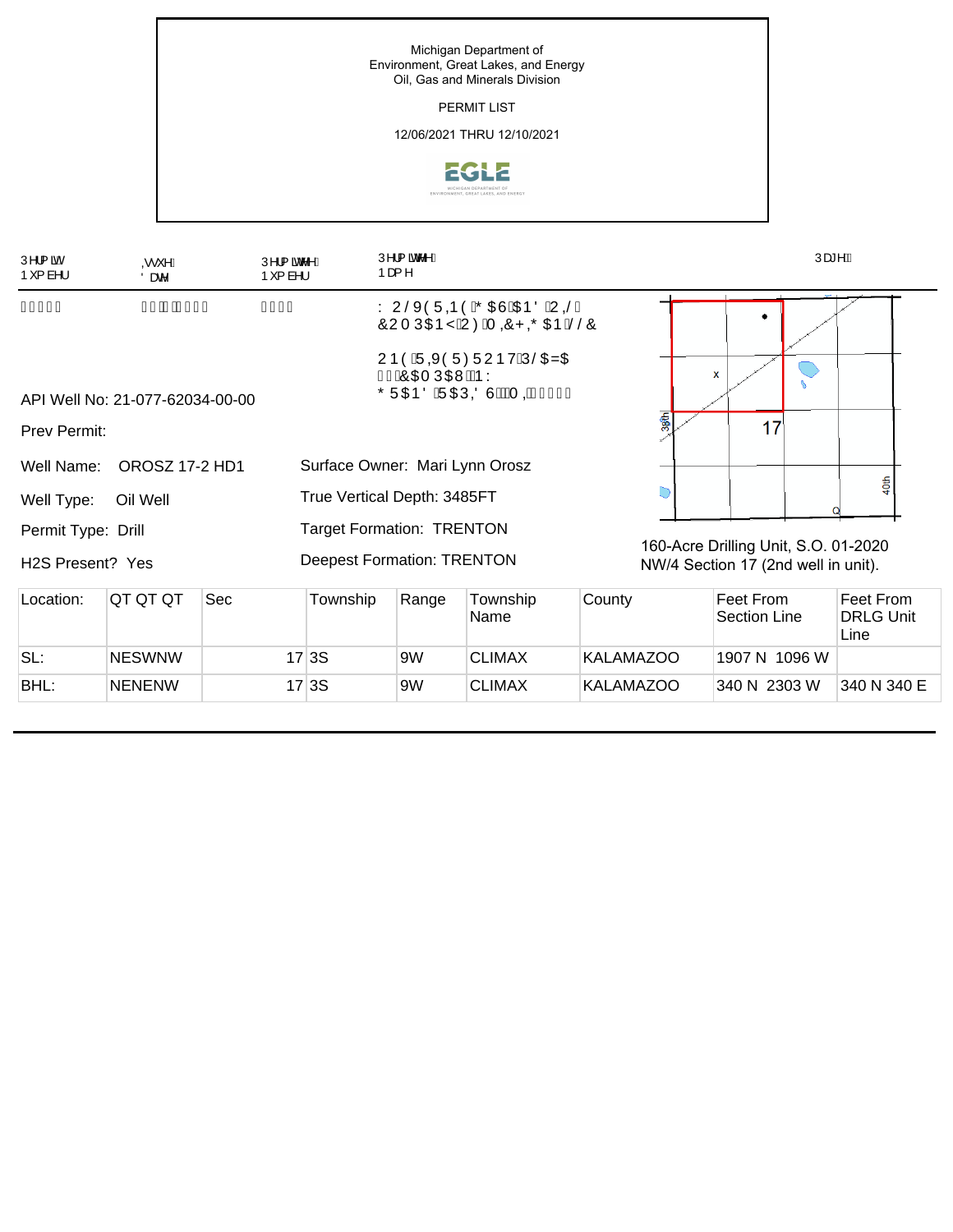

Permit Number Permittee Name Page 1

## **PLUGGING INSTRUCTIONS ISSUED:**

Number

5665 2545

CHEVRON ENVIRONMENTAL MANAGEMENT CO

2210 WEST PINE RIVER ROAD BRECKENRIDGE, Ml 48615

API Well Number: 21-035-05665-00-00

Well Name: BICKNELL, JAMES S 4-B

Plug Inst. Issue Date: 12/8/2021

| <b>Location</b> | ΙΟΤ ΟΤ ΟΤ      |    | <b>Sec Township</b> | <b>Range</b> | Township Name | County        | Feet From<br>Section Line | <b>IFeet From DRLG</b><br>Unit |
|-----------------|----------------|----|---------------------|--------------|---------------|---------------|---------------------------|--------------------------------|
| Is∟:            | <b>IN2SESE</b> | 28 | <b>119N</b>         | 6W           | l REDDING     | <b>ICLARE</b> | 1990 S 660 E              |                                |
| <b>IBHL:</b>    | IN2SESE        | 28 | <b>119N</b>         | l6W          | l REDDING     | <b>ICLARE</b> |                           |                                |

Comment: App to Re-P&A expires on 12/8/22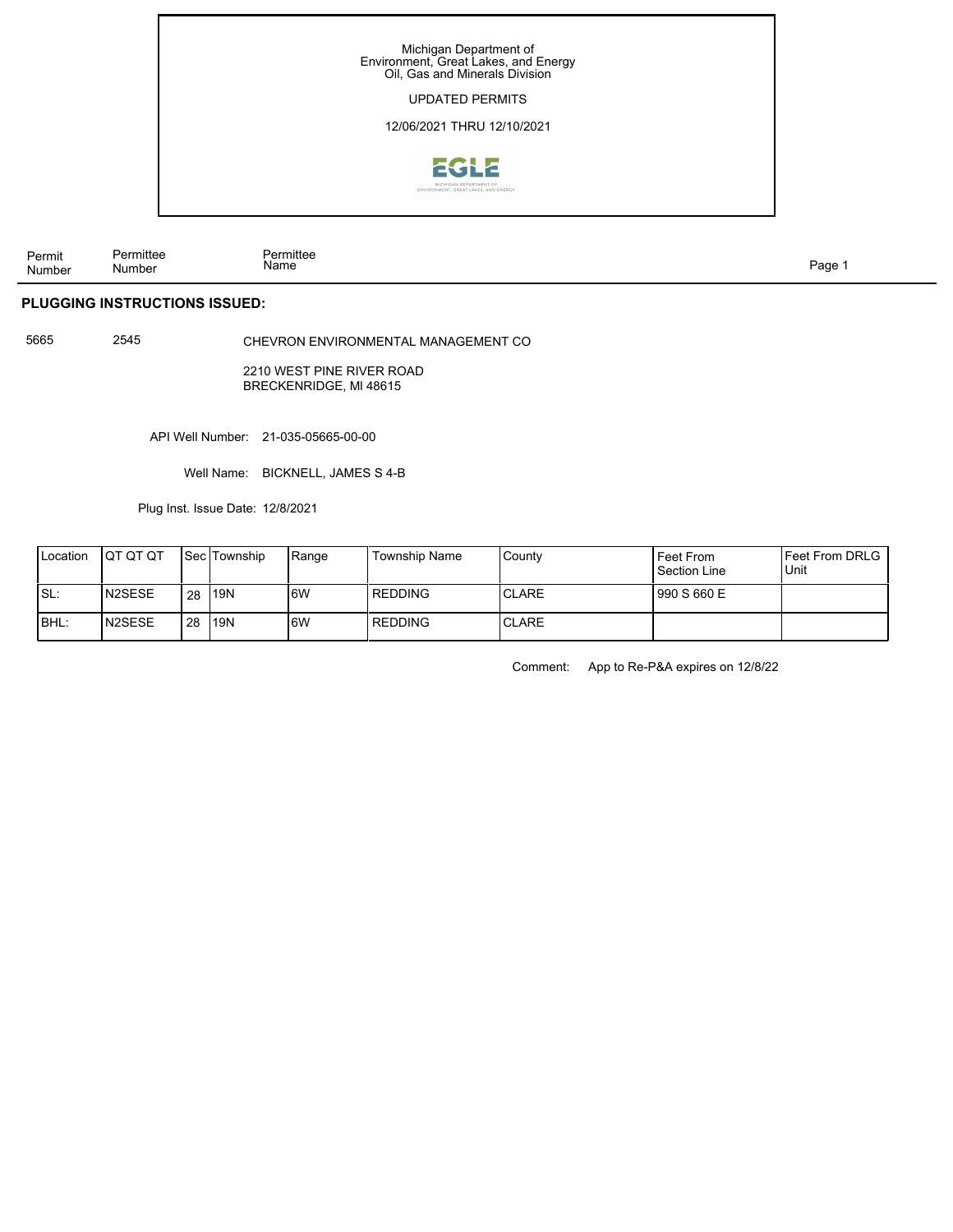

Permit Number Permittee Number Permittee Page 2 Name

## **RECORD OF WELL PLUGGING:**

13971 491

CONSUMERS ENERGY CO 1945 W PARNALL RD JACKSON, MI 49201

API Well Number: 21-035-13971-00-00

Well Name: MICHIGAN GAS STORAGE CO 346

Plugging Date: 9/29/2021

| Location | <b>IQT QT QT</b> | <b>Sec Township</b> | Range | Township Name | County        | Feet From<br>Section Line | <b>IFeet From DRLG</b><br>Unit |
|----------|------------------|---------------------|-------|---------------|---------------|---------------------------|--------------------------------|
| ISL:     | <b>CNNESE</b>    | <b>20N</b>          | 5W    | l SUMMERFIELD | ICLARE        | 1660 N 660 E              | 1660 N 660 E                   |
| IBHL:    | <b>CNNESE</b>    | <b>20N</b>          | .5W   | l SUMMERFIELD | <b>ICLARE</b> |                           |                                |

17435 491

CONSUMERS ENERGY CO1945 W PARNALL RD JACKSON, MI 49201

API Well Number: 21-113-17435-00-00

Well Name: MICHIGAN GAS STORAGE CO 119

Plugging Date: 10/1/2021

| Location | <b>IQT QT QT</b> |     | <b>Sec Township</b> | 'Range | <b>Township Name</b> | County     | Feet From<br>Section Line | <b>IFeet From DRLG</b><br><b>I</b> Unit |
|----------|------------------|-----|---------------------|--------|----------------------|------------|---------------------------|-----------------------------------------|
| ISL:     | <b>I</b> SENWSE  | 119 | 121N                | 7W     | <b>RIVERSIDE</b>     | IMISSAUKEE | 735 N 760 W               | 1735 N 760 W                            |
| IBHL:    | <b>ISENWSE</b>   | 119 | 121N                | 7W     | <b>RIVERSIDE</b>     | IMISSAUKEE |                           |                                         |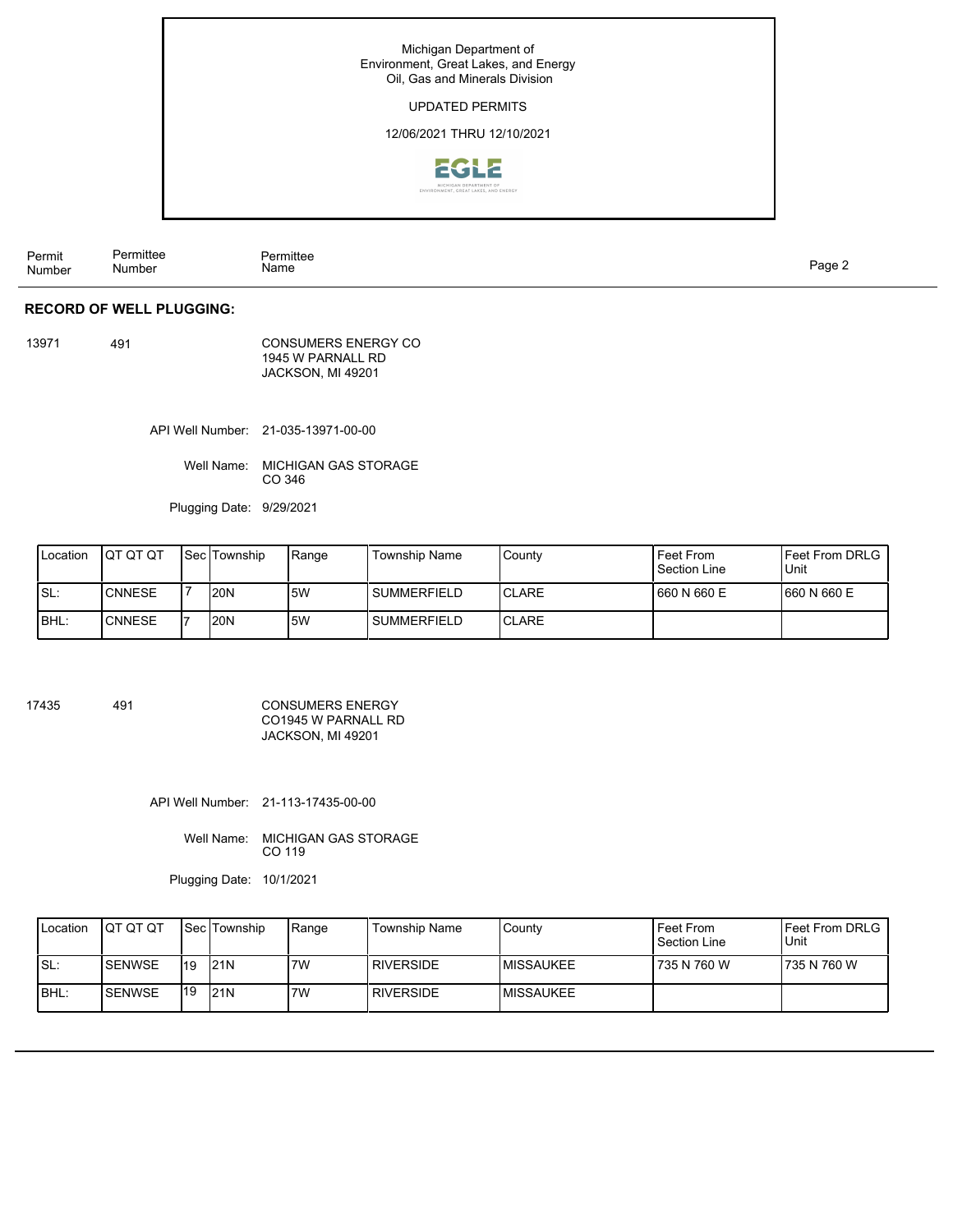Michigan Department of Environment, Great Lakes, and Energy Oil, Gas and Minerals Division

## UPDATED PERMITS

12/06/2021 THRU 12/10/2021



API Well Number: 21-113-24078-00-00 24078 491 Permit Number Permittee Number Permittee CONSUMERS ENERGY CO 1945 W PARNALL RD JACKSON, MI 49201 Page 3 Name

Well Name: MGSC 183

Plugging Date: 10/1/2021

| Location | <b>IQT QT QT</b> |    | <b>Sec Township</b> | Range | Township Name    | County     | Feet From<br>Section Line | <b>IFeet From DRLG</b><br>Unit |
|----------|------------------|----|---------------------|-------|------------------|------------|---------------------------|--------------------------------|
| 'SL∶     | <b>INENENE</b>   |    | $123$ 21N           | 7W    | <b>RIVERSIDE</b> | IMISSAUKEE | 160 N 60 E                | 160 N 60 E                     |
| BHL:     | NENENE           | 23 | 121N                | 7W    | <b>RIVERSIDE</b> | IMISSAUKEE |                           |                                |

5639 2545

CHEVRON ENVIRONMENTAL MANAGEMENT CO

2210 WEST PINE RIVER ROAD BRECKENRIDGE, Ml 48615

API Well Number: 21-035-05639-00-00

Well Name: BICKNELL, JAMES S 3-B

Plugging Date: 6/13/2021

| Location | <b>IQT QT QT</b> |                 | <b>Sec Township</b> | Range | Township Name | l Countv      | Feet From<br>Section Line | <b>IFeet From DRLG</b><br><b>Unit</b> |
|----------|------------------|-----------------|---------------------|-------|---------------|---------------|---------------------------|---------------------------------------|
| ISL:     | <b>S2NESE</b>    | I <sub>28</sub> | 119N                | 6W    | l REDDING     | <b>ICLARE</b> | 990 N 660 E               |                                       |
| BHL:     | <b>S2NESE</b>    | 128             | 119N                | 6W    | l REDDING     | <b>ICLARE</b> |                           |                                       |